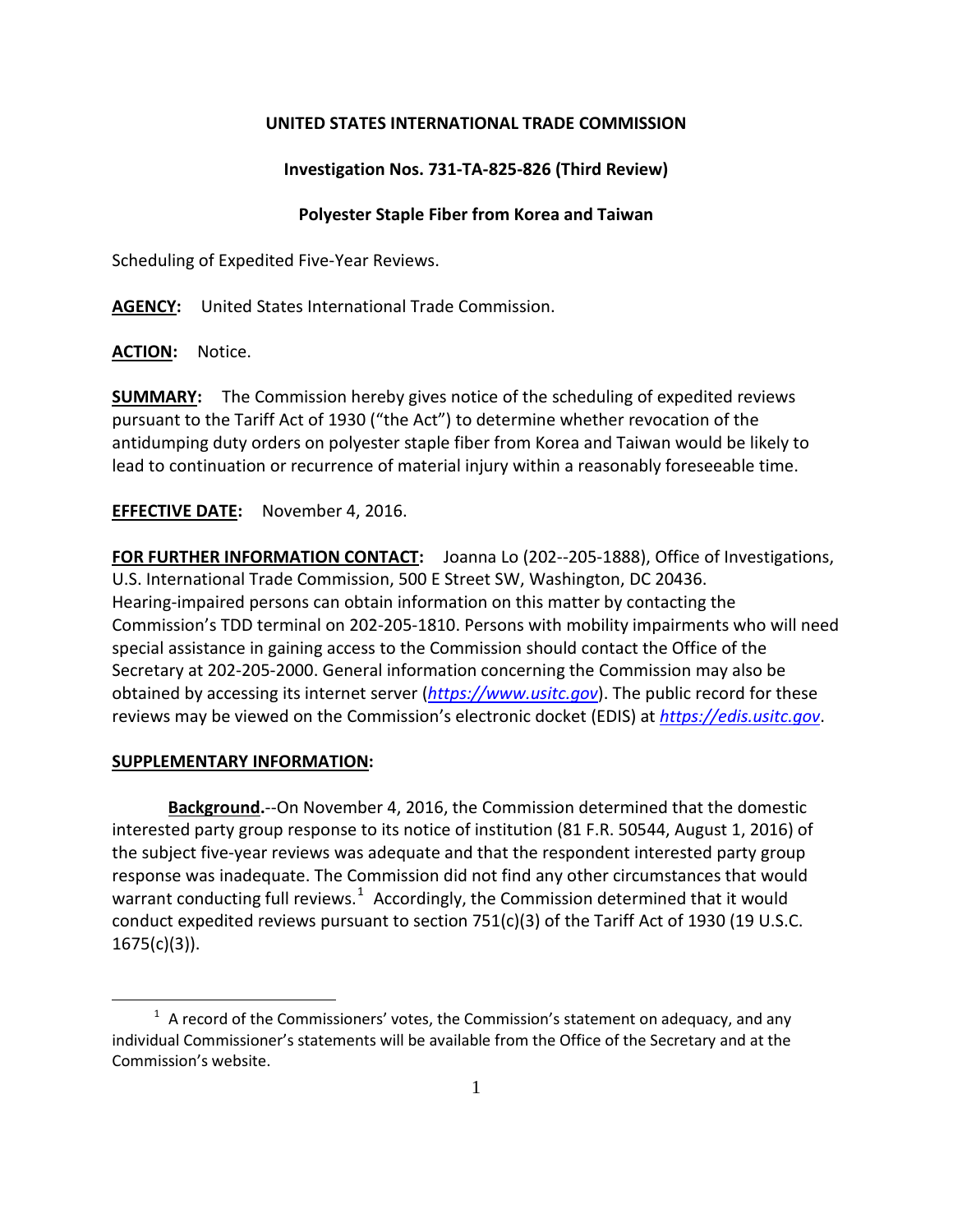For further information concerning the conduct of these reviews and rules of general application, consult the Commission's Rules of Practice and Procedure, part 201, subparts A and B (19 CFR part 201), and part 207, subparts A, D, E, and F (19 CFR part 207).

**Staff report.**--A staff report containing information concerning the subject matter of the reviews will be placed in the nonpublic record on November 30, 2016, and made available to persons on the Administrative Protective Order service list for these reviews. A public version will be issued thereafter, pursuant to section 207.62(d)(4) of the Commission's rules.

**Written submissions.**--As provided in section 207.62(d) of the Commission's rules, interested parties that are parties to the reviews and that have provided individually adequate responses to the notice of institution, $2$  and any party other than an interested party to the reviews may file written comments with the Secretary on what determination the Commission should reach in the reviews. Comments are due on or before December 5, 2016 and may not contain new factual information. Any person that is neither a party to the five-year reviews nor an interested party may submit a brief written statement (which shall not contain any new factual information) pertinent to the reviews by December 5, 2016. However, should the Department of Commerce extend the time limit for its completion of the final results of its reviews, the deadline for comments (which may not contain new factual information) on Commerce's final results is three business days after the issuance of Commerce's results. If comments contain business proprietary information (BPI), they must conform with the requirements of sections 201.6, 207.3, and 207.7 of the Commission's rules. The Commission's rules with respect to filing were revised effective July 25, 2014. *See* 79 Fed. Reg. 35920 (June 25, 2014), and the revised Commission Handbook on E-filing, available from the Commission's website at *[https://edis.usitc.gov](https://edis.usitc.gov/)*.

In accordance with sections 201.16(c) and 207.3 of the rules, each document filed by a party to the reviews must be served on all other parties to the reviews (as identified by either the public or BPI service list), and a certificate of service must be timely filed. The Secretary will not accept a document for filing without a certificate of service.

**Determination.**--The Commission has determined these reviews are extraordinarily complicated and therefore has determined to exercise its authority to extend the review period by up to 90 days pursuant to 19 U.S.C. 1675(c)(5)(B).

 $\overline{a}$ 

<span id="page-1-0"></span> $2$  The Commission has found the responses submitted by Auriga Polymers Inc., DAK Americas LLC, and Nan Ya Plastics Corporation America to be individually adequate. Comments from other interested parties will not be accepted (*see* 19 CFR 207.62(d)(2)).